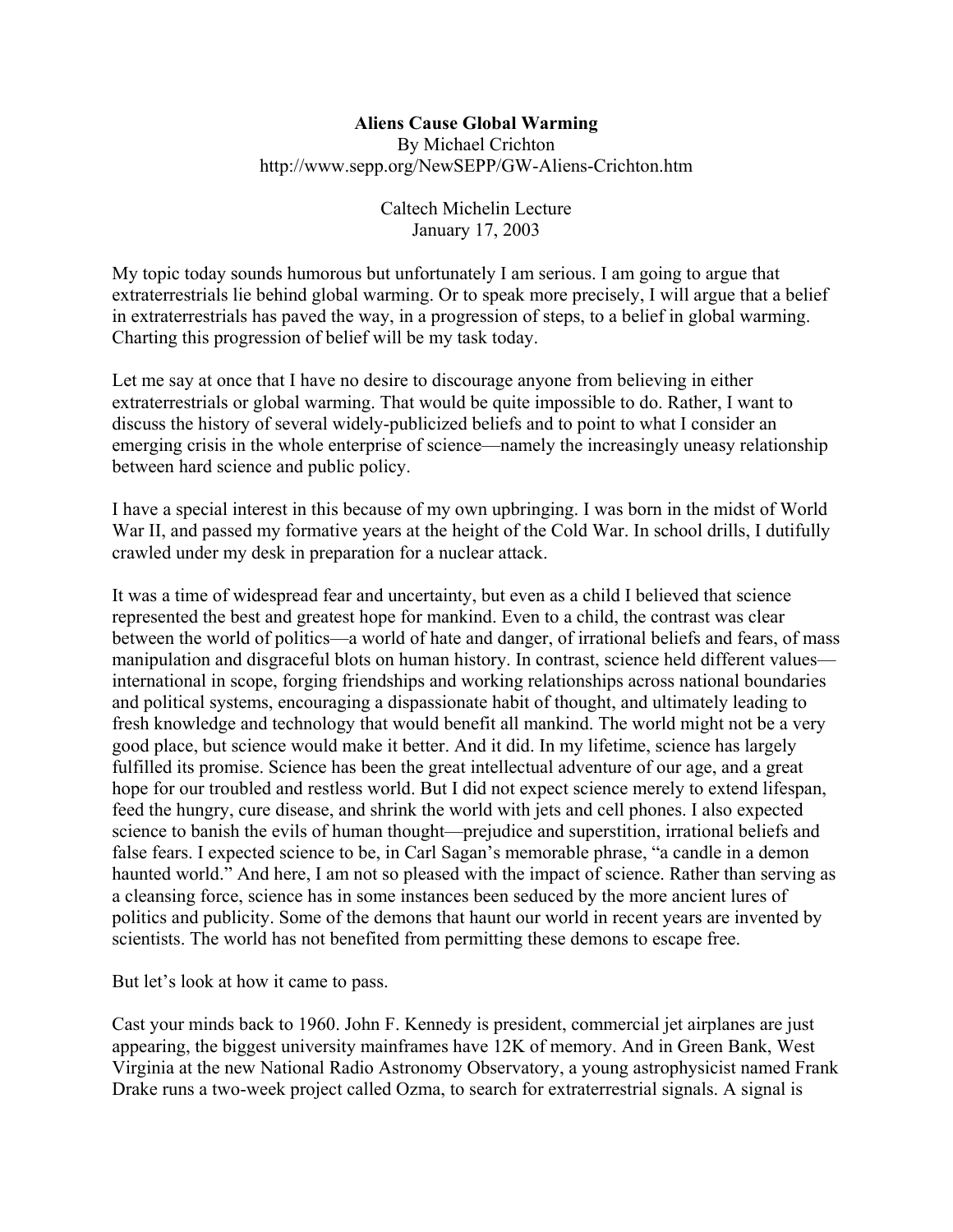received, to great excitement. It turns out to be false, but the excitement remains. In 1960, Drake organizes the first SETI conference, and came up with the now-famous Drake equation:

## *N*=*N*\**fp ne fl fi fc fL*

[where *N* is the number of stars in the Milky Way galaxy; *fp* is the fraction with planets; *ne* is the number of planets per star capable of supporting life; *fl* is the fraction of planets where life evolves; *fi* is the fraction where intelligent life evolves; and *fc* is the fraction that communicates; and *fL* is the fraction of the planet's life during which the communicating civilizations live.]

This serious-looking equation gave SETI a serious footing as a legitimate intellectual inquiry. The problem, of course, is that none of the terms can be known, and most cannot even be estimated. The only way to work the equation is to fill in with guesses. And guesses—just so we're clear—are merely expressions of prejudice. Nor can there be "informed guesses." If you need to state how many planets with life choose to communicate, there is simply no way to make an informed guess. It's simply prejudice.

As a result, the Drake equation can have any value from "billions and billions" to zero. An expression that can mean anything means nothing. Speaking precisely, the Drake equation is literally meaningless, and has nothing to do with science. I take the hard view that science involves the creation of testable hypotheses. The Drake equation cannot be tested and therefore SETI is not science. SETI is unquestionably a religion. Faith is defined as the firm belief in something for which there is no proof. The belief that the Koran is the word of God is a matter of faith. The belief that God created the universe in seven days is a matter of faith. The belief that there are other life forms in the universe is a matter of faith. There is not a single shred of evidence for any other life forms, and in forty years of searching, none has been discovered. There is absolutely no evidentiary reason to maintain this belief. SETI is a religion.

One way to chart the cooling of enthusiasm is to review popular works on the subject. In 1964, at the height of SETI enthusiasm, Walter Sullivan of the NY Times wrote an exciting book about life in the universe entitled WE ARE NOT ALONE. By 1995, when Paul Davis wrote a book on the same subject, he titled it ARE WE ALONE? ( Since 1981, there have in fact been four books titled ARE WE ALONE.) More recently we have seen the rise of the so-called "Rare Earth" theory which suggests that we may, in fact, be all alone. Again, there is no evidence either way.

Back in the sixties, SETI had its critics, although not among astrophysicists and astronomers. The biologists and paleontologists were harshest. George Gaylord Simpson of Harvard sneered that SETI was a "study without a subject," and it remains so to the present day. But scientists in general have been indulgent toward SETI, viewing it either with bemused tolerance, or with indifference. After all, what's the big deal? It's kind of fun. If people want to look, let them. Only a curmudgeon would speak harshly of SETI. It wasn't worth the bother.

And of course, it is true that untestable theories may have heuristic value. Of course, extraterrestrials are a good way to teach science to kids. But that does not relieve us of the obligation to see the Drake equation clearly for what it is—pure speculation in quasi-scientific trappings.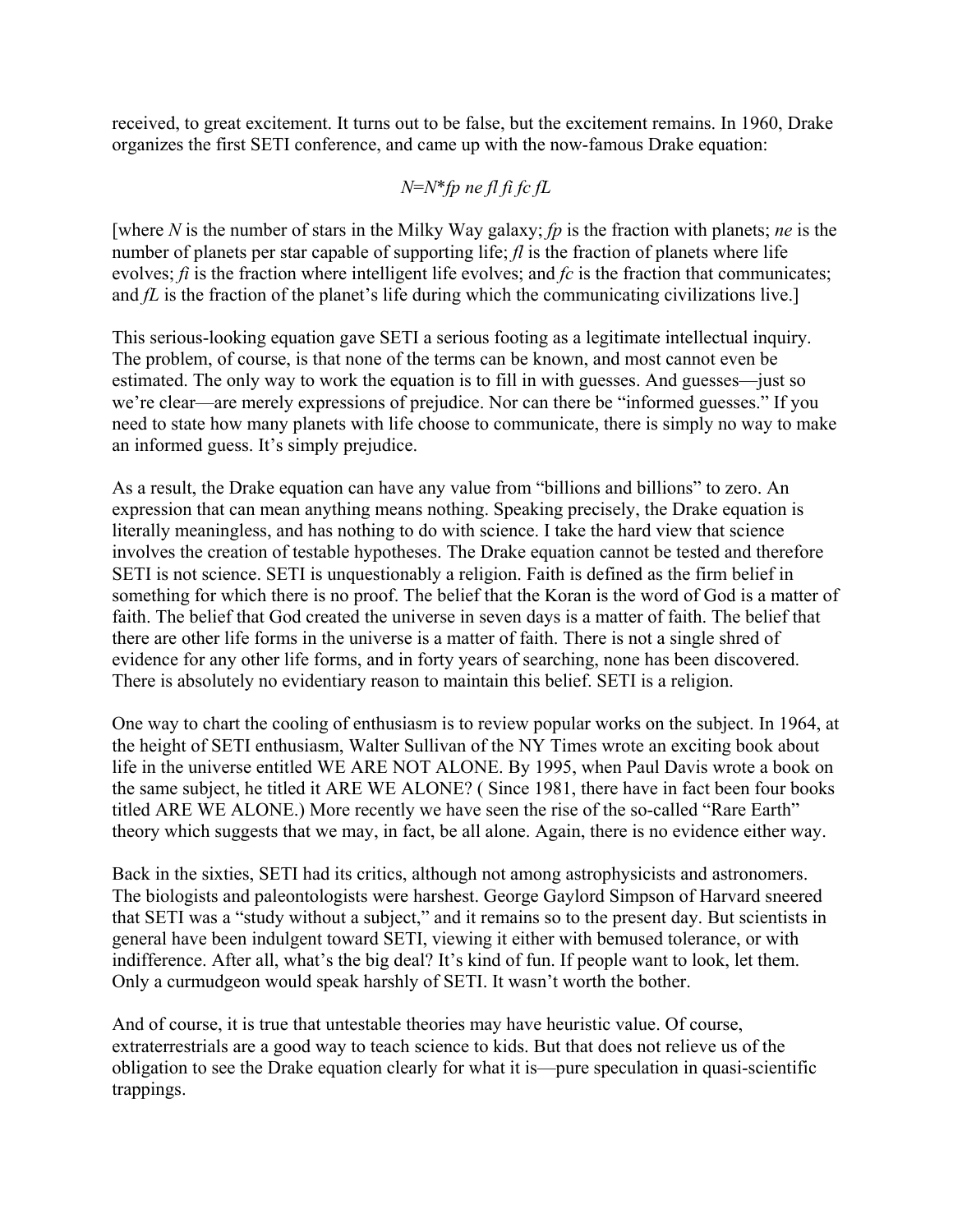The fact that the Drake equation was not greeted with screams of outrage—similar to the screams of outrage that greet each Creationist new claim, for example—meant that now there was a crack in the door, a loosening of the definition of what constituted legitimate scientific procedure. And soon enough, pernicious garbage began to squeeze through the cracks.

Now let's jump ahead a decade to the 1970s, and Nuclear Winter.

In 1975, the National Academy of Sciences reported on "Long-Term Worldwide Effects of Multiple Nuclear Weapons Detonations" but the report estimated the effect of dust from nuclear blasts to be relatively minor. In 1979, the Office of Technology Assessment issued a report on "The Effects of Nuclear War" and stated that nuclear war could perhaps produce irreversible adverse consequences on the environment. However, because the scientific processes involved were poorly understood, the report stated it was not possible to estimate the probable magnitude of such damage.

Three years later, in 1982, the Swedish Academy of Sciences commissioned a report entitled "The Atmosphere after a Nuclear War: Twilight at Noon," which attempted to quantify the effect of smoke from burning forests and cities. The authors speculated that there would be so much smoke that a large cloud over the northern hemisphere would reduce incoming sunlight below the level required for photosynthesis, and that this would last for weeks or even longer.

The following year, five scientists including Richard Turco and Carl Sagan published a paper in Science called "Nuclear Winter: Global Consequences of Multiple Nuclear Explosions." This was the so-called TTAPS report, which attempted to quantify more rigorously the atmospheric effects, with the added credibility to be gained from an actual computer model of climate.

At the heart of the TTAPS undertaking was another equation, never specifically expressed, but one that could be paraphrased as follows:

$$
Ds = Wn \, Ws \, Wh \, Tf \, Tb \, Pt \, Pr \, Pe \, etc
$$

(The amount of tropospheric dust = # warheads  $\times$  size warheads  $\times$  warhead detonation height  $\times$ flammability of targets  $\times$  Target burn duration  $\times$  Particles entering the Troposphere  $\times$  Particle reflectivity  $\times$  Particle endurance, and so on.)

The similarity to the Drake equation is striking. As with the Drake equation, none of the variables can be determined. None at all. The TTAPS study addressed this problem in part by mapping out different wartime scenarios and assigning numbers to some of the variables, but even so, the remaining variables were—and are—simply unknowable. Nobody knows how much smoke will be generated when cities burn, creating particles of what kind, and for how long. No one knows the effect of local weather conditions on the amount of particles that will be injected into the troposphere. No one knows how long the particles will remain in the troposphere. And so on.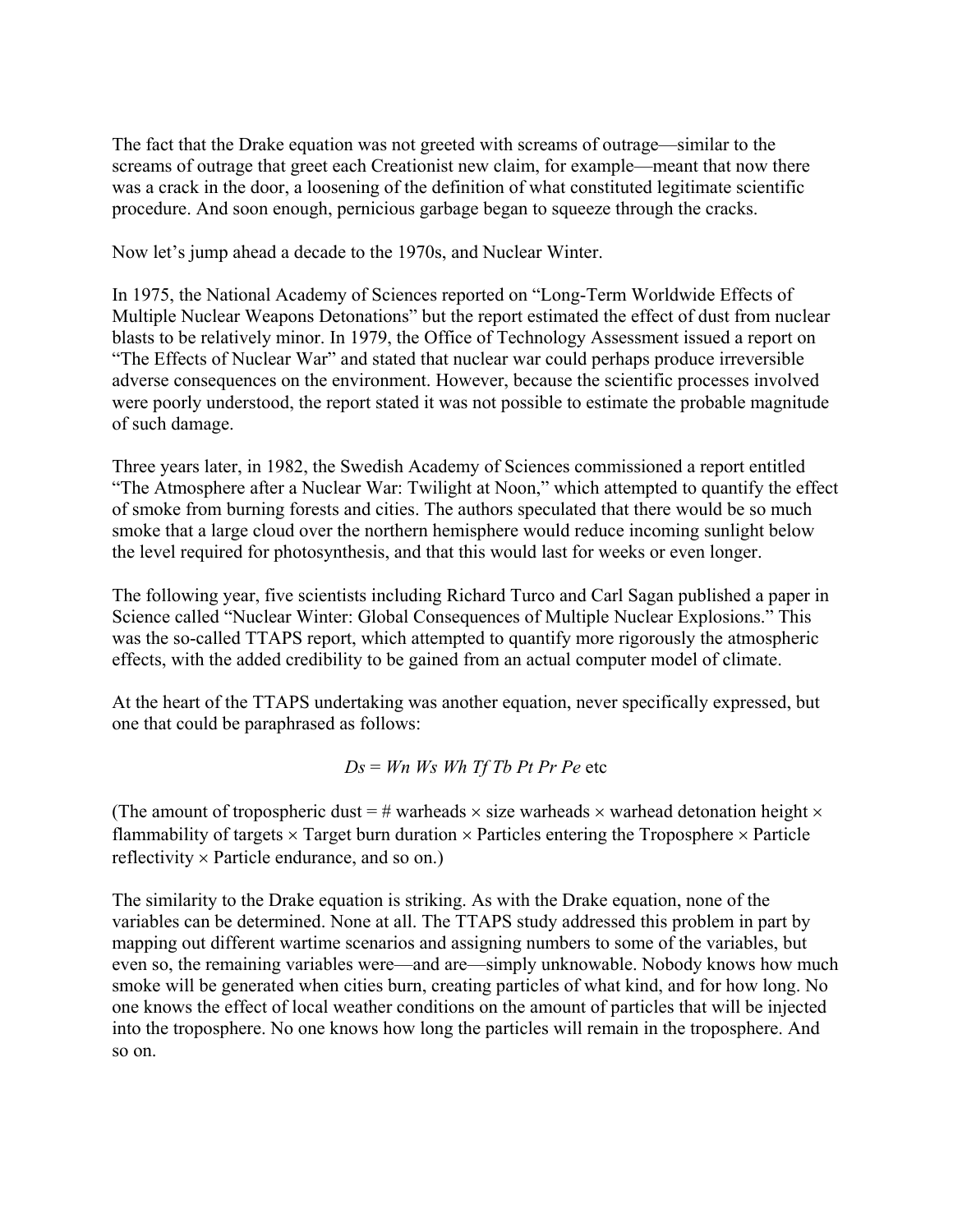And remember, this is only four years after the OTA study concluded that the underlying scientific processes were so poorly known that no estimates could be reliably made. Nevertheless, the TTAPS study not only made those estimates, but concluded they were catastrophic.

According to Sagan and his coworkers, even a limited 5,000 megaton nuclear exchange would cause a global temperature drop of more than 35 degrees Centigrade, and this change would last for three months. The greatest volcanic eruptions that we know of changed world temperatures somewhere between 0.5 and 2 degrees Centigrade. Ice ages changed global temperatures by 10 degrees. Here we have an estimated change three times greater than any ice age. One might expect it to be the subject of some dispute.

But Sagan and his coworkers were prepared, for nuclear winter was from the outset the subject of a well-orchestrated media campaign. The first announcement of nuclear winter appeared in an article by Sagan in the Sunday supplement, *Parade*. The very next day, a highly-publicized, high-profile conference on the long-term consequences of nuclear war was held in Washington, chaired by Carl Sagan and Paul Ehrlich, the most famous and media-savvy scientists of their generation. Sagan appeared on the Johnny Carson show 40 times. Ehrlich was on 25 times. Following the conference, there were press conferences, meetings with congressmen, and so on. The formal papers in Science came months later.

This is not the way science is done, it is the way products are sold.

The real nature of the conference is indicated by these artists' renderings of the effect of nuclear winter.

I cannot help but quote the caption for figure 5: "Shown here is a tranquil scene in the north woods. A beaver has just completed its dam, two black bears forage for food, a swallow-tailed butterfly flutters in the foreground, a loon swims quietly by, and a kingfisher searches for a tasty fish." Hard science if ever there was.

At the conference in Washington, during the question period, Ehrlich was reminded that after Hiroshima and Nagasaki, scientists were quoted as saying nothing would grow there for 75 years, but in fact melons were growing the next year. So, he was asked, how accurate were these findings now?

Ehrlich answered by saying "I think they are extremely robust. Scientists may have made statements like that, although I cannot imagine what their basis would have been, even with the state of science at that time, but scientists are always making absurd statements, individually, in various places. What we are doing here, however, is presenting a consensus of a very large group of scientists."

I want to pause here and talk about this notion of consensus, and the rise of what has been called consensus science. I regard consensus science as an extremely pernicious development that ought to be stopped cold in its tracks. Historically, the claim of consensus has been the first refuge of scoundrels; it is a way to avoid debate by claiming that the matter is already settled.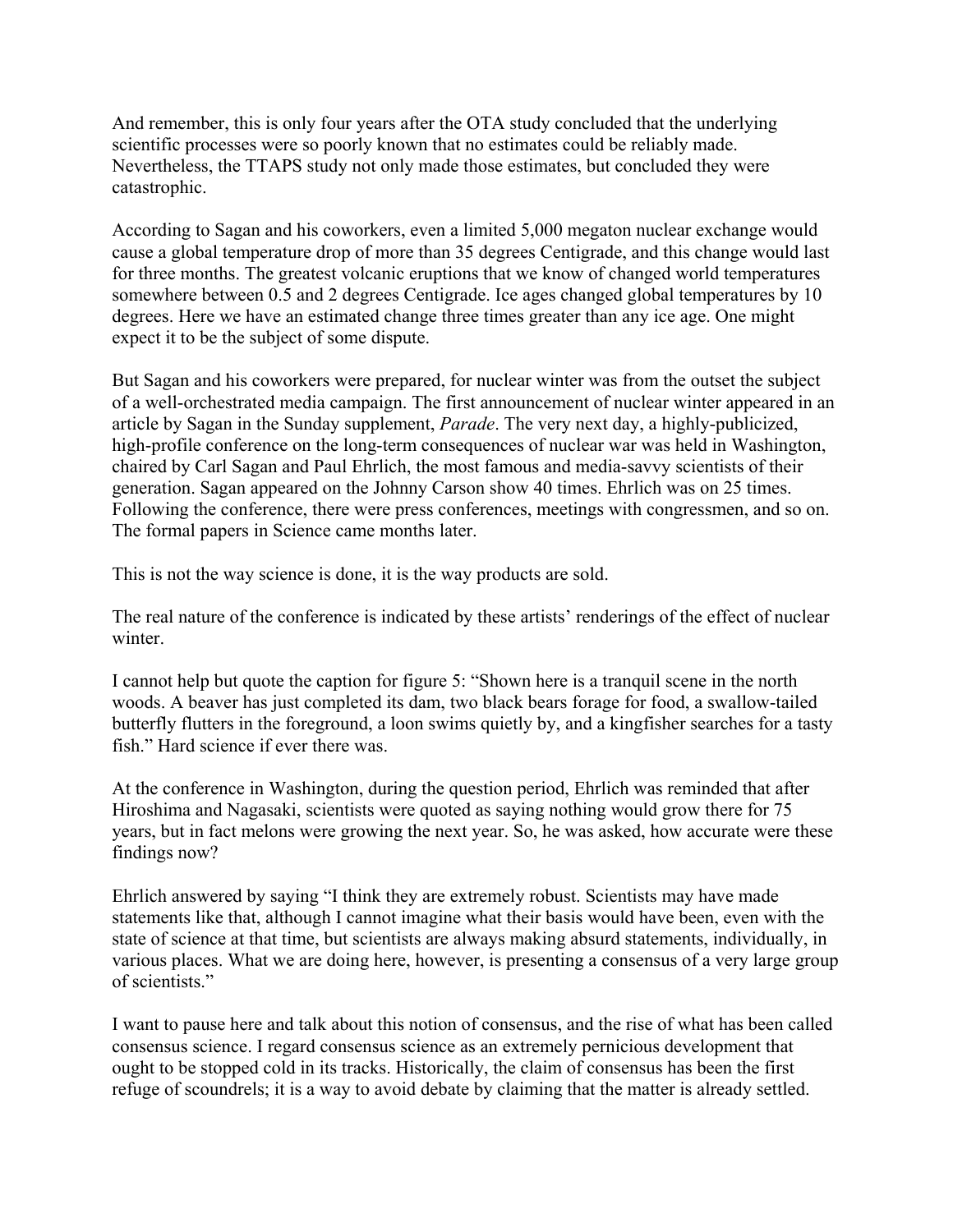Whenever you hear the consensus of scientists agrees on something or other, reach for your wallet, because you're being had.

Let's be clear: the work of science has nothing whatever to do with consensus. Consensus is the business of politics. Science, on the contrary, requires only one investigator who happens to be right, which means that he or she has results that are verifiable by reference to the real world. In science consensus is irrelevant. What is relevant is reproducible results. The greatest scientists in history are great precisely because they broke with the consensus.

There is no such thing as consensus science. If it's consensus, it isn't science. If it's science, it isn't consensus. Period.

In addition, let me remind you that the track record of the consensus is nothing to be proud of. Let's review a few cases.

In past centuries, the greatest killer of women was fever following childbirth . One woman in six died of this fever. In 1795, Alexander Gordon of Aberdeen suggested that the fevers were infectious processes, and he was able to cure them. The consensus said no. In 1843, Oliver Wendell Holmes claimed puerperal fever was contagious, and presented compelling evidence. The consensus said no. In 1849, Semmelweiss demonstrated that sanitary techniques virtually eliminated puerperal fever in hospitals under his management. The consensus said he was a Jew, ignored him, and dismissed him from his post. There was in fact no agreement on puerperal fever until the start of the twentieth century. Thus the consensus took one hundred and twenty five years to arrive at the right conclusion despite the efforts of the prominent "skeptics" around the world, skeptics who were demeaned and ignored. And despite the constant ongoing deaths of women.

There is no shortage of other examples. In the 1920s in America, tens of thousands of people, mostly poor, were dying of a disease called pellagra. The consensus of scientists said it was infectious, and what was necessary was to find the "pellagra germ." The US government asked a brilliant young investigator, Dr. Joseph Goldberger, to find the cause. Goldberger concluded that diet was the crucial factor. The consensus remained wedded to the germ theory. Goldberger demonstrated that he could induce the disease through diet. He demonstrated that the disease was not infectious by injecting the blood of a pellagra patient into himself, and his assistant. They and other volunteers swabbed their noses with swabs from pellagra patients, and swallowed capsules containing scabs from pellagra rashes in what were called "Goldberger's filth parties." Nobody contracted pellagra. The consensus continued to disagree with him. There was, in addition, a social factor—southern States disliked the idea of poor diet as the cause, because it meant that social reform was required. They continued to deny it until the 1920s. Result—despite a twentieth century epidemic, the consensus took years to see the light.

Probably every schoolchild notices that South America and Africa seem to fit together rather snugly, and Alfred Wegener proposed, in 1912, that the continents had in fact drifted apart. The consensus sneered at continental drift for fifty years. The theory was most vigorously denied by the great names of geology—until 1961, when it began to seem as if the sea floors were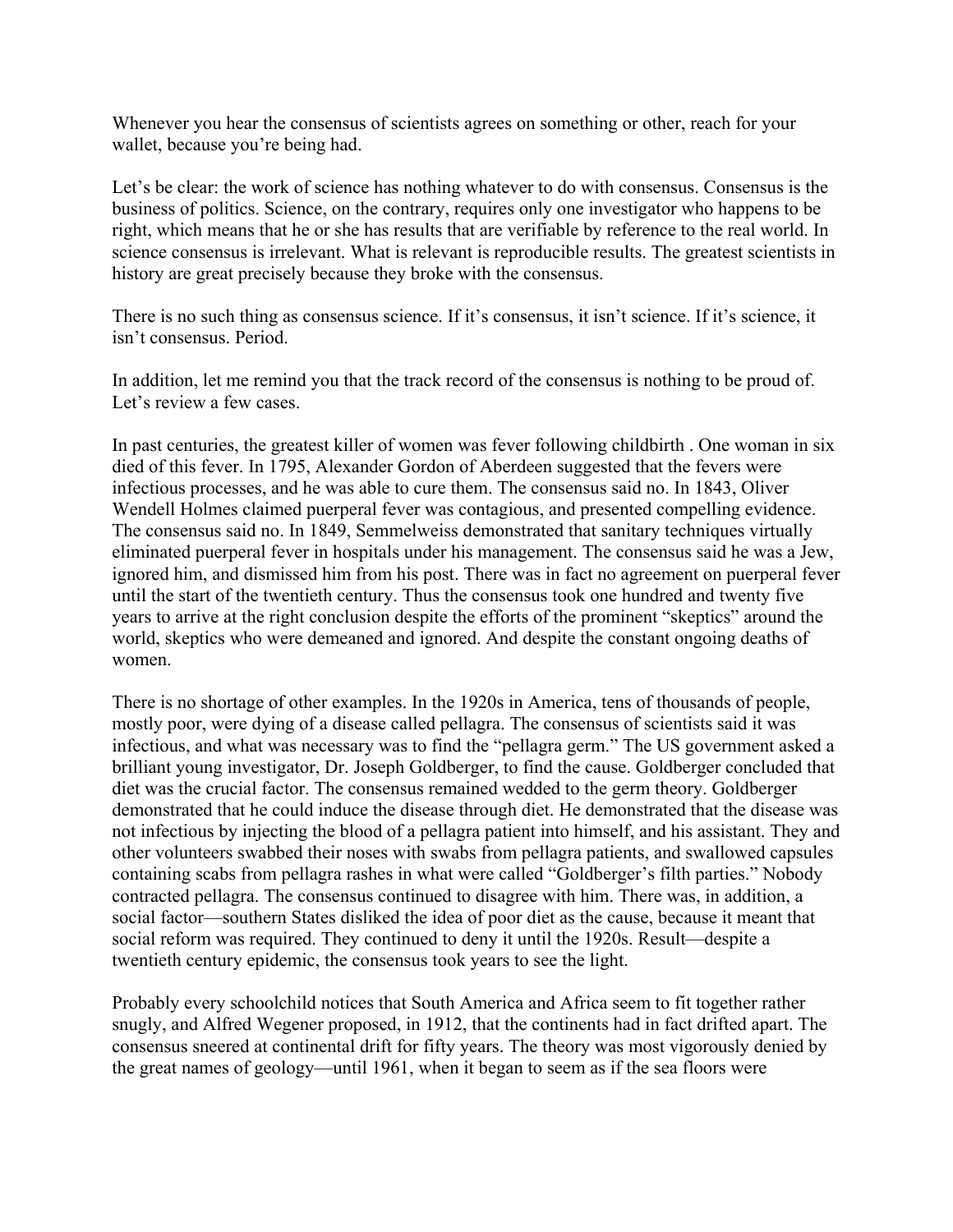spreading. The result: it took the consensus fifty years to acknowledge what any schoolchild sees.

And shall we go on? The examples can be multiplied endlessly. Jenner and smallpox, Pasteur and germ theory. Saccharine, margarine, repressed memory, fiber and colon cancer, hormone replacement therapy. The list of consensus errors goes on and on.

Finally, I would remind you to notice where the claim of consensus is invoked. Consensus is invoked only in situations where the science is not solid enough. Nobody says the consensus of scientists agrees that  $E=mc^2$ . Nobody says the consensus is that the sun is 93 million miles away. It would never occur to anyone to speak that way.

But back to our main subject.

What I have been suggesting to you is that nuclear winter was a meaningless formula, tricked out with bad science, for policy ends. It was political from the beginning, promoted in a wellorchestrated media campaign that had to be planned weeks or months in advance.

Further evidence of the political nature of the whole project can be found in the response to criticism. Although Richard Feynman was characteristically blunt, saying, "I really don't think these guys know what they're talking about," other prominent scientists were noticeably reticent. Freeman Dyson was quoted as saying "It's an absolutely atrocious piece of science but who wants to be accused of being in favor of nuclear war?" And Victor Weisskopf said, "The science is terrible but—perhaps the psychology is good." The nuclear winter team followed up the publication of such comments with letters to the editors denying that these statements were ever made, though the scientists since then have subsequently confirmed their views.

At the time, there was a concerted desire on the part of lots of people to avoid nuclear war. If nuclear winter looked awful, why investigate too closely? Who wanted to disagree? Only people like Edward Teller, the "father of the H bomb."

Teller said, "While it is generally recognized that details are still uncertain and deserve much more study, Dr. Sagan nevertheless has taken the position that the whole scenario is so robust that there can be little doubt about its main conclusions." Yet for most people, the fact that nuclear winter was a scenario riddled with uncertainties did not seem to be relevant.

I say it is hugely relevant. Once you abandon strict adherence to what science tells us, once you start arranging the truth in a press conference, then anything is possible. In one context, maybe you will get some mobilization against nuclear war. But in another context, you get Lysenkoism. In another, you get Nazi euthanasia. The danger is always there, if you subvert science to political ends.

That is why it is so important for the future of science that the line between what science can say with certainty, and what it cannot, be drawn clearly—and defended.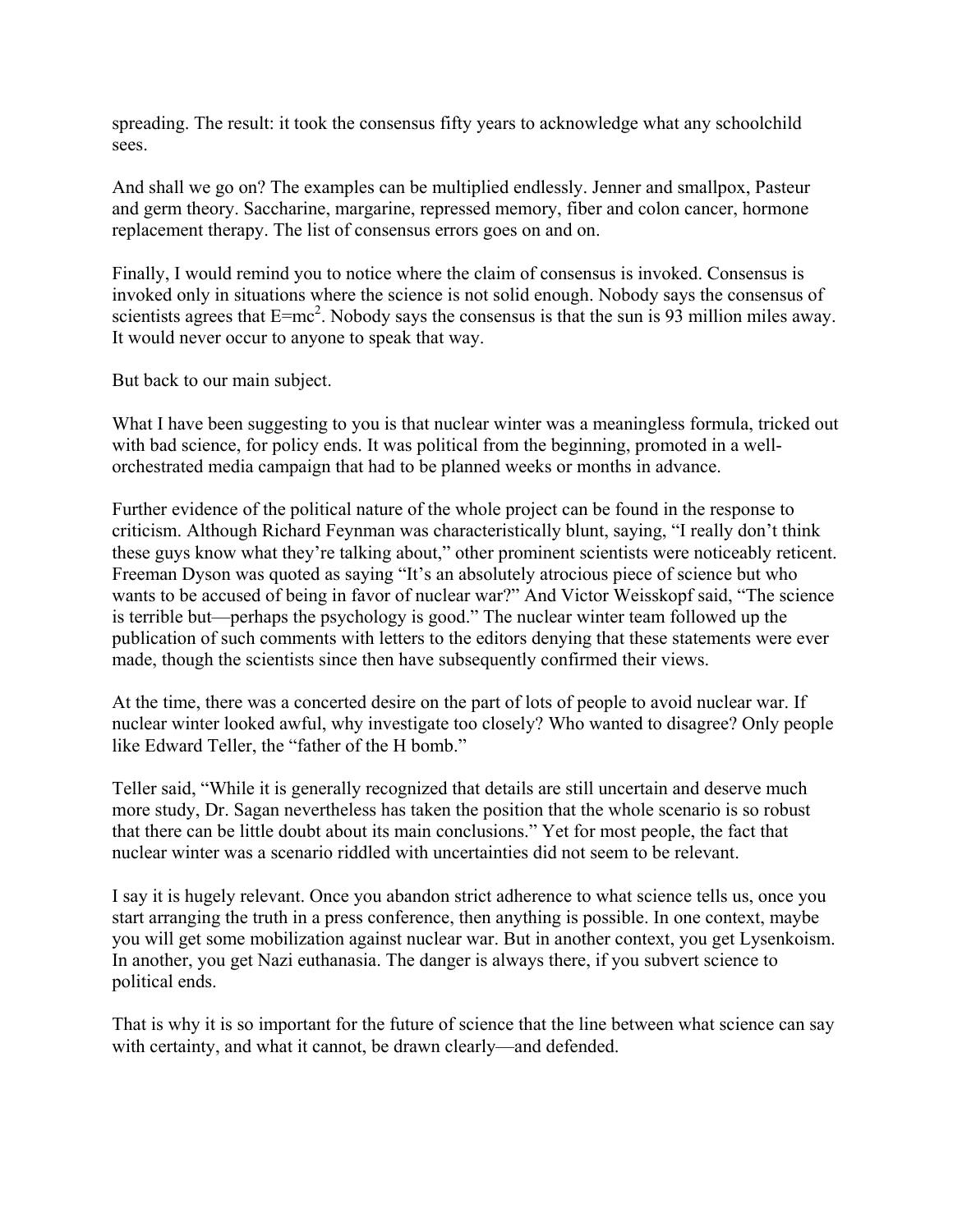What happened to Nuclear Winter? As the media glare faded, its robust scenario appeared less persuasive; John Maddox, editor of *Nature*, repeatedly criticized its claims; within a year, Stephen Schneider, one of the leading figures in the climate model, began to speak of "nuclear autumn." It just didn't have the same ring.

A final media embarrassment came in 1991, when Carl Sagan predicted on Nightline that Kuwaiti oil fires would produce a nuclear winter effect, causing a "year without a summer," and endangering crops around the world. Sagan stressed this outcome was so likely that "it should affect the war plans." None of it happened.

What, then, can we say were the lessons of Nuclear Winter? I believe the lesson was that with a catchy name, a strong policy position and an aggressive media campaign, nobody will dare to criticize the science, and in short order, a terminally weak thesis will be established as fact. After that, any criticism becomes beside the point. The war is already over without a shot being fired. That was the lesson, and we had a textbook application soon afterward, with second hand smoke.

In 1993, the EPA announced that second-hand smoke was "responsible for approximately 3,000 lung cancer deaths each year in nonsmoking adults," and that it "impairs the respiratory health of hundreds of thousands of people." In a 1994 pamphlet the EPA said that the eleven studies it based its decision on were not by themselves conclusive, and that they collectively assigned second-hand smoke a risk factor of 1.19. (For reference, a risk factor below 3.0 is too small for action by the EPA. or for publication in the New England Journal of Medicine, for example.) Furthermore, since there was no statistical association at the 95% confidence limits, the EPA lowered the limit to 90%. They then classified second-hand smoke as a Group-A Carcinogen.

This was openly fraudulent science, but it formed the basis for bans on smoking in restaurants, offices, and airports. California banned public smoking in 1995. Soon, no claim was too extreme. By 1998, the *Christian Science Monitor* was saying that "Second-hand smoke is the nation's third-leading preventable cause of death." The American Cancer Society announced that 53,000 people died each year of second-hand smoke. The evidence for this claim is nonexistent.

In 1998, a Federal judge held that the EPA had acted improperly, had "committed to a conclusion before research had begun," and had "disregarded information and made findings on selective information." The reaction of Carol Browner, head of the EPA was: "We stand by our science; there's wide agreement. The American people certainly recognize that exposure to second hand smoke brings a whole host of health problems." Again, note how the claim of consensus trumps science. In this case, it isn't even a consensus of scientists that Browner evokes! It's the consensus of the American people.

Meanwhile, ever-larger studies failed to confirm any association. A large, seven-country WHO study in 1998 found no association. Nor have well-controlled subsequent studies, to my knowledge. Yet we now read, for example, that second-hand smoke is a cause of breast cancer. At this point you can say pretty much anything you want about second-hand smoke.

As with nuclear winter, bad science is used to promote what most people would consider good policy. I certainly think it is. I don't want people smoking around me. So who will speak out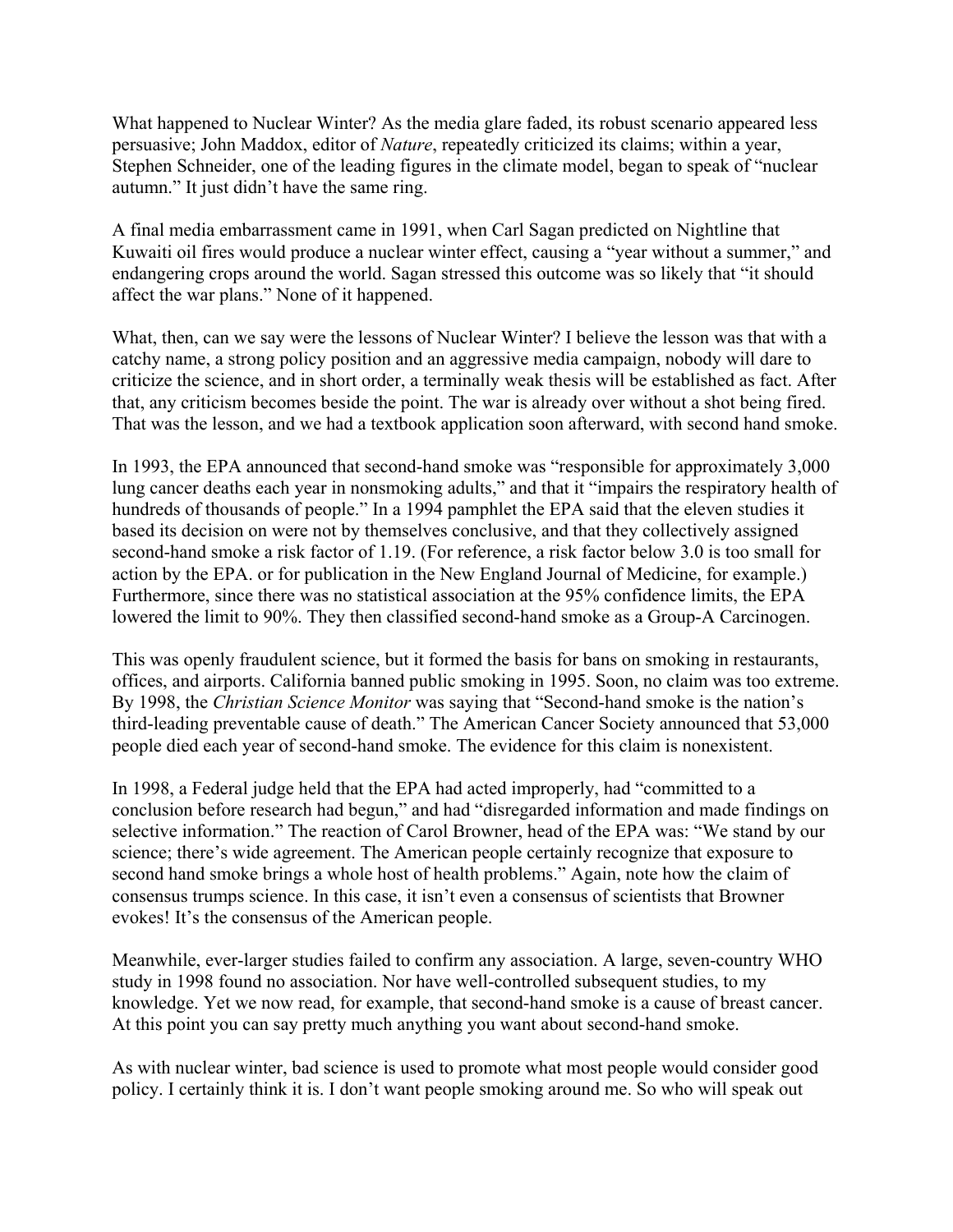against banning second-hand smoke? Nobody, and if you do, you'll be branded a shill of RJ Reynolds. A big tobacco flunky. But the truth is that we now have a social policy supported by the grossest of superstitions. And we've given the EPA a bad lesson in how to behave in the future. We've told them that cheating is the way to succeed.

As the twentieth century drew to a close, the connection between hard scientific fact and public policy became increasingly elastic. In part this was possible because of the complacency of the scientific profession; in part because of the lack of good science education among the public; in part, because of the rise of specialized advocacy groups which have been enormously effective in getting publicity and shaping policy; and in great part because of the decline of the media as an independent assessor of fact. The deterioration of the American media is dire loss for our country. When distinguished institutions like the *New York Times* can no longer differentiate between factual content and editorial opinion, but rather mix both freely on their front page, then who will hold anyone to a higher standard?

And so, in this elastic anything-goes world where science—or non-science—is the hand maiden of questionable public policy, we arrive at last at global warming. It is not my purpose here to rehash the details of this most magnificent of the demons haunting the world. I would just remind you of the now-familiar pattern by which these things are established. Evidentiary uncertainties are glossed over in the unseemly rush for an overarching policy, and for grants to support the policy by delivering findings that are desired by the patron. Next, the isolation of those scientists who won't get with the program, and the characterization of those scientists as outsiders and "skeptics" in quotation marks—suspect individuals with suspect motives, industry flunkies, reactionaries, or simply anti-environmental nut-cases. In short order, debate ends, even though prominent scientists are uncomfortable about how things are being done.

When did "skeptic" become a dirty word in science? When did a skeptic require quotation marks around it?

To an outsider, the most significant innovation in the global warming controversy is the overt reliance that is being placed on models. Back in the days of nuclear winter, computer models were invoked to add weight to a conclusion: "These results are derived with the help of a computer model." But now, large-scale computer models are seen as generating data in themselves. No longer are models judged by how well they reproduce data from the real world increasingly, models provide the data. As if they were themselves a reality. And indeed they are, when we are projecting forward. There can be no observational data about the year 2100. There are only model runs.

This fascination with computer models is something I understand very well. Richard Feynmann called it a disease. I fear he is right. Because only if you spend a lot of time looking at a computer screen can you arrive at the complex point where the global warming debate now stands.

Nobody believes a weather prediction twelve hours ahead. Now we're asked to believe a prediction that goes out 100 years into the future? And make financial investments based on that prediction? Has everybody lost their minds?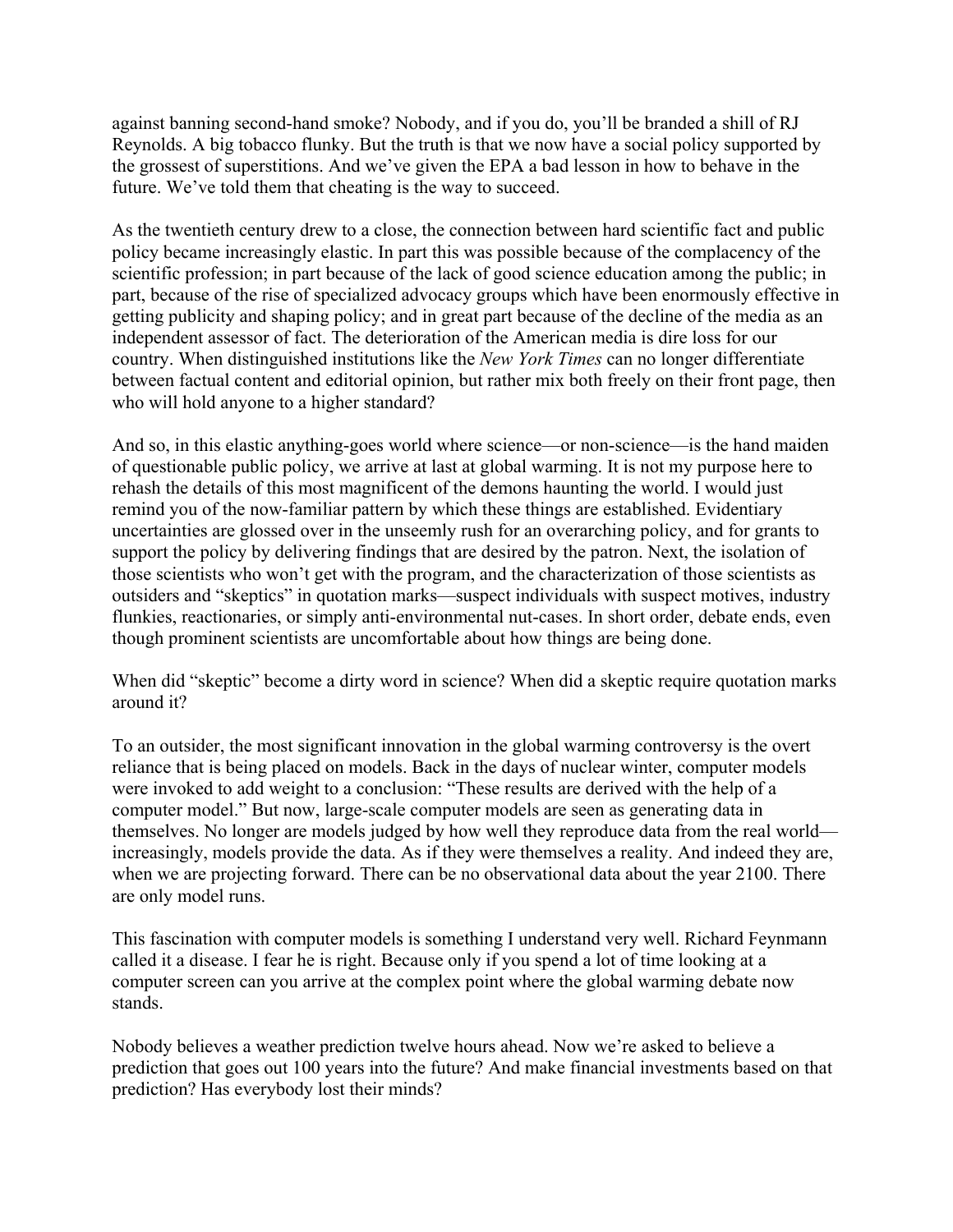Stepping back, I have to say the arrogance of the model-makers is breathtaking. There have been, in every century, scientists who say they know it all. Since climate may be a chaotic system—no one is sure—these predictions are inherently doubtful, to be polite. But more to the point, even if the models get the science spot-on, they can never get the sociology. To predict anything about the world a hundred years from now is simply absurd.

Look: If I was selling stock in a company that I told you would be profitable in 2100, would you buy it? Or would you think the idea was so crazy that it must be a scam?

Let's think back to people in 1900 in, say, New York. If they worried about people in 2000, what would they worry about? Probably: Where would people get enough horses? And what would they do about all the horseshit? Horse pollution was bad in 1900, think how much worse it would be a century later, with so many more people riding horses?

But of course, within a few years, nobody rode horses except for sport. And in 2000, France was getting 80% its power from an energy source that was unknown in 1900. Germany, Switzerland, Belgium and Japan were getting more than 30% from this source, unknown in 1900. Remember, people in 1900 didn't know what an atom was. They didn't know its structure. They also didn't know what a radio was, or an airport, or a movie, or a television, or a computer, or a cell phone, or a jet, an antibiotic, a rocket, a satellite, an MRI, ICU, IUD, IBM, IRA, ERA, EEG, EPA, IRS, DOD, PCP, HTML, internet, interferon, instant replay, remote sensing, remote control, speed dialing, gene therapy, gene splicing, genes, spot welding, heat-seeking, bipolar, prozac, leotards, lap dancing, email, tape recorder, CDs, airbags, plastic explosive, plastic, robots, cars, liposuction, transduction, superconduction, dish antennas, step aerobics, smoothies, twelve-step, ultrasound, nylon, rayon, teflon, fiber optics, carpal tunnel, laser surgery, laparoscopy, corneal transplant, kidney transplant, AIDS. None of this would have meant anything to a person in the year 1900. They wouldn't know what you are talking about.

Now. You tell me you can predict the world of 2100. Tell me it's even worth thinking about. Our models just carry the present into the future. They're bound to be wrong. Everybody who gives a moment's thought knows it.

I remind you that in the lifetime of most scientists now living, we have already had an example of dire predictions set aside by new technology. I refer to the green revolution. In 1960, Paul Ehrlich said, "The battle to feed humanity is over. In the 1970s the world will undergo famines hundreds of millions of people are going to starve to death." Ten years later, he predicted four billion people would die during the 1980s, including 65 million Americans. The mass starvation that was predicted never occurred, and it now seems it isn't ever going to happen. Nor is the population explosion going to reach the numbers predicted even ten years ago. In 1990, climate modelers anticipated a world population of 11 billion by 2100. Today, some people think the correct number will be 7 billion and falling. But nobody knows for sure.

But it is impossible to ignore how closely the history of global warming fits on the previous template for nuclear winter. Just as the earliest studies of nuclear winter stated that the uncertainties were so great that probabilities could never be known, so, too the first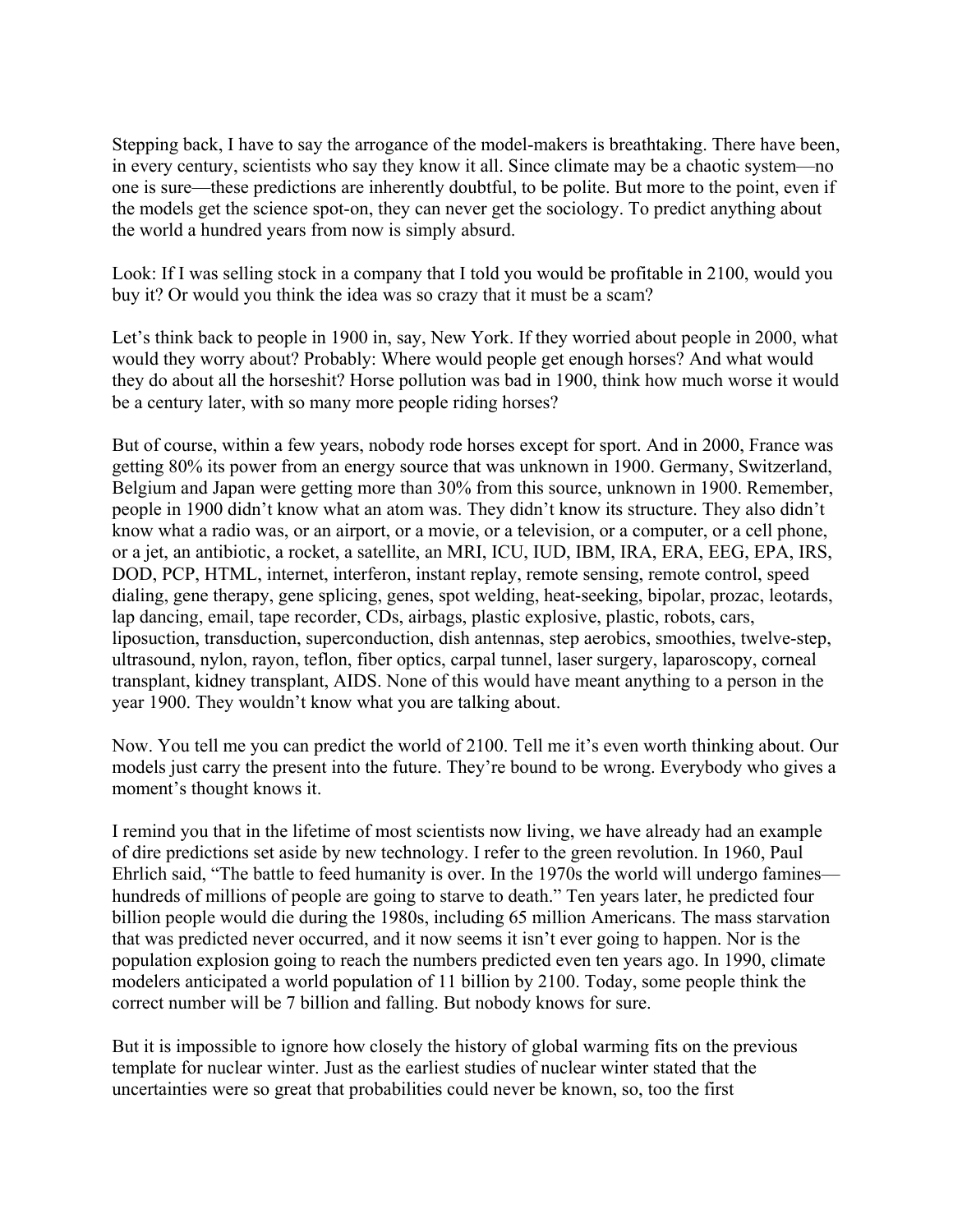pronouncements on global warming argued strong limits on what could be determined with certainty about climate change. The 1995 IPCC draft report said, "Any claims of positive detection of significant climate change are likely to remain controversial until uncertainties in the total natural variability of the climate system are reduced." It also said, "No study to date has positively attributed all or part of observed climate changes to anthropogenic causes." Those statements were removed, and in their place appeared: "The balance of evidence suggests a discernable human influence on climate."

What is clear, however, is that on this issue, science and policy have become inextricably mixed to the point where it will be difficult, if not impossible, to separate them out. It is possible for an outside observer to ask serious questions about the conduct of investigations into global warming, such as whether we are taking appropriate steps to improve the quality of our observational data records, whether we are systematically obtaining the information that will clarify existing uncertainties, whether we have any organized disinterested mechanism to direct research in this contentious area.

The answer to all these questions is no. We don't.

In trying to think about how these questions can be resolved, it occurs to me that in the progression from SETI to nuclear winter to second-hand smoke to global warming, we have one clear message, and that is that we can expect more and more problems of public policy dealing with technical issues in the future—problems of ever greater seriousness, where people care passionately on all sides.

And at the moment we have no mechanism to get good answers. So I will propose one.

Just as we have established a tradition of double-blinded research to determine drug efficacy, we must institute double-blinded research in other policy areas as well. Certainly the increased use of computer models, such as GCMs, cries out for the separation of those who make the models from those who verify them. The fact is that the present structure of science is entrepreneurial, with individual investigative teams vying for funding from organizations that all too often have a clear stake in the outcome of the research—or appear to, which may be just as bad. This is not healthy for science.

Sooner or later, we must form an independent research institute in this country. It must be funded by industry, by government, and by private philanthropy, both individuals and trusts. The money must be pooled, so that investigators do not know who is paying them. The institute must fund more than one team to do research in a particular area, and the verification of results will be a foregone requirement: teams will know their results will be checked by other groups. In many cases, those who decide how to gather the data will not gather it, and those who gather the data will not analyze it. If we were to address the land temperature records with such rigor, we would be well on our way to an understanding of exactly how much faith we can place in global warming, and therefore with what seriousness we must address this.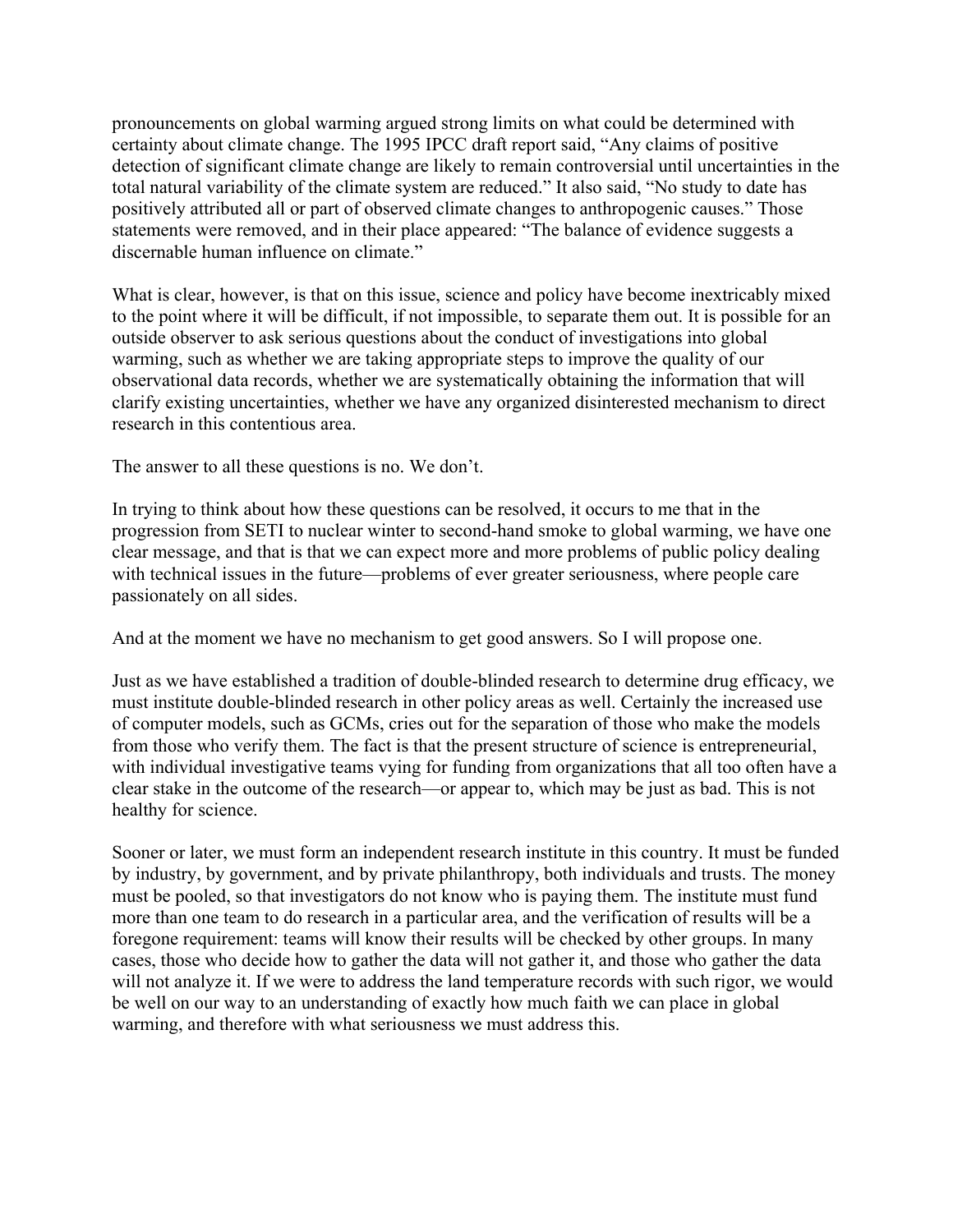I believe that as we come to the end of this litany, some of you may be saying, well what is the big deal, really. So we made a few mistakes. So a few scientists have overstated their cases and have egg on their faces. So what?

## Well, I'll tell you.

In recent years, much has been said about the post-modernist claims about science to the effect that science is just another form of raw power, tricked out in special claims for truth-seeking and objectivity that really have no basis in fact. Science, we are told, is no better than any other undertaking. These ideas anger many scientists, and they anger me. But recent events have made me wonder if they are correct. We can take as an example the scientific reception accorded a Danish statistician, Bjorn Lomborg, who wrote a book called The Skeptical Environmentalist.

The scientific community responded in a way that can only be described as disgraceful. In professional literature, it was complained he had no standing because he was not an earth scientist. His publisher, Cambridge University Press, was attacked with cries that the editor should be fired, and that all right-thinking scientists should shun the press. The past president of the AAAS wondered aloud how Cambridge could have ever "published a book that so clearly could never have passed peer review." (But of course, the manuscript did pass peer review by three earth scientists on both sides of the Atlantic, and all recommended publication.) But what are scientists doing attacking a press? Is this the new McCarthyism—coming from scientists?

Worst of all was the behavior of the *Scientific American*, which seemed intent on proving the post-modernist point that it was all about power, not facts. The *Scientific American* attacked Lomborg for eleven pages, yet only came up with nine factual errors despite their assertion that the book was "rife with careless mistakes." It was a poor display, featuring vicious ad hominem attacks, including comparing him to a Holocaust denier. The issue was captioned: "Science defends itself against the Skeptical Environmentalist." Really. Science has to defend itself? Is this what we have come to?

When Lomborg asked for space to rebut his critics, he was given only a page and a half. When he said it wasn't enough, he put the critics' essays on his web page and answered them in detail. *Scientific American* threatened copyright infringement and made him take the pages down.

Further attacks since, have made it clear what is going on. Lomborg is charged with heresy. That's why none of his critics needs to substantiate their attacks in any detail. That's why the facts don't matter. That's why they can attack him in the most vicious personal terms. He's a heretic.

Of course, any scientist can be charged as Galileo was charged. I just never thought I'd see the *Scientific American* in the role of Mother Church.

Is this what science has become? I hope not. But it is what it will become, unless there is a concerted effort by leading scientists to aggressively separate science from policy. The late Philip Handler, former president of the National Academy of Sciences, said that "Scientists best serve public policy by living within the ethics of science, not those of politics. If the scientific